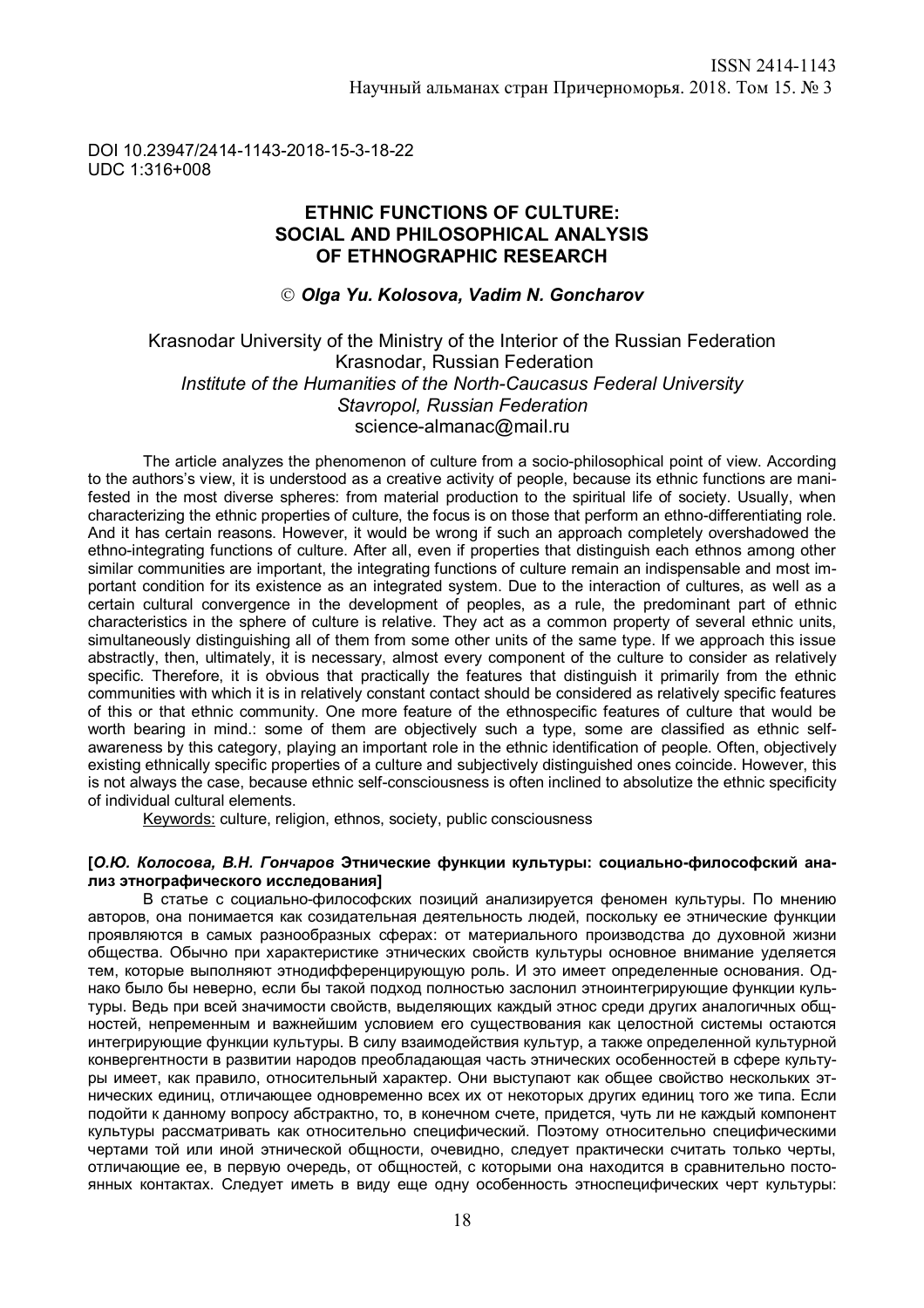часть из них объективно являются таковыми, часть причисляется к этой категории этническим самосознанием, играя важную роль в этнической идентификации людей. Нередко объективно существующие этнически специфические свойства культуры и субъективно выделяемые такого рода свойства совпадают. Однако это бывает далеко не всегда, ибо этническое самосознание часто склонно абсолютизировать этническую специфику отдельных элементов культуры.

Ключевые слова: культура, религия, этнос, общество, общественное сознание

*Olga Yu. Kolosova – PhD of philosophy, professor. Krasnodar University of the Ministry of the Interior of the Russian Federation. Krasnodar, Russian Federation.*

*Колосова Ольга Юрьевна – доктор философских наук, профессор. Краснодарский университет Министерства внутренних дел Российской Федерации. Краснодар, Россия.*

*Vadim N. Goncharov – PhD of philosophy, professor. Institute of the Humanities of the North-Caucasus Federal University. Stavropol, Russian Federation.*

*Гончаров Вадим Николаевич – доктор философских наук, профессор. Гуманитарный институт Северо-Кавказского федерального университета. г. Ставрополь, Росси*я.

In the system of social development, culture performs numerous functions. There is a "need to consider ... these functions and dispositions of social structures" [2, p. 168-177]. Among them, it seems legitimate to emphasize the ethnic function, which the aggregate of its ethno-differentiating and ethno-integrating properties performs [4, p. 52]. These latter properties of culture, which are very significant in the context under consideration, are intimately connected with its other functions and often act as one of their sides. Moreover, in fact, ethnic functions as a kind of an addition to the main functions of culture in society contribute to the "dialogue of cultures in the context of the development of modern civilization" [9, p. 145-160].

The ethnos integrating cultural components are not homogeneous. They differ not only in their main functions, but also in spatial parameters. And this gives the culture of the ethnos a kind of multilayering characteristic. In turn, in this kind of layering several levels can be distinguished. The most in-depth and at the same time macro-scale is the one to which "... the quality of a person and the ability of social subjects to interact with the environment" is related [7, p. 282-284].

One of the immediate tasks of ethnographic science is studying of so-called metaethnic communities [5, p. 15-42]. This refers to education, covering several main ethnic divisions, but with ethnic properties of lesser intensity than each of these divisions. At the same time, meta-ethnic communities are distinguished by an extraordinary diversity in their genesis, system-forming components, and scales. So, like the main ethnic units – ethnic groups, metaethnic communities can be subdivided into ethno-social and proper ethnic ones. The first one in the history of nations most often appear as meta-ethnic political communities, the second one only as meta-ethnocultural. Since in the latter case certain components of a culture serve as the main objective criterion for identifying ethnocultural meta-communities, these communities, in turn, can be meta-ethnolinguistic, metaethno-confessional, meta-ethno-economic. At the same time, in addition to the commonality of the corresponding main component of culture (language, religion, type of economy), such entities have common features in some other related areas of everyday culture, that is, they are holistic.

The cultural layers that extend to several ethnic groups have one common feature: the overwhelming majority of them, entirely or at least largely pre-industrial, "... are closely related to a wide range of studies of human existence as a whole" [6, p. 127-133]. Meanwhile, as is known, in the modern urbanized society in the course of the internationalization of the entire life of peoples an ever growing interethnic cultural stratum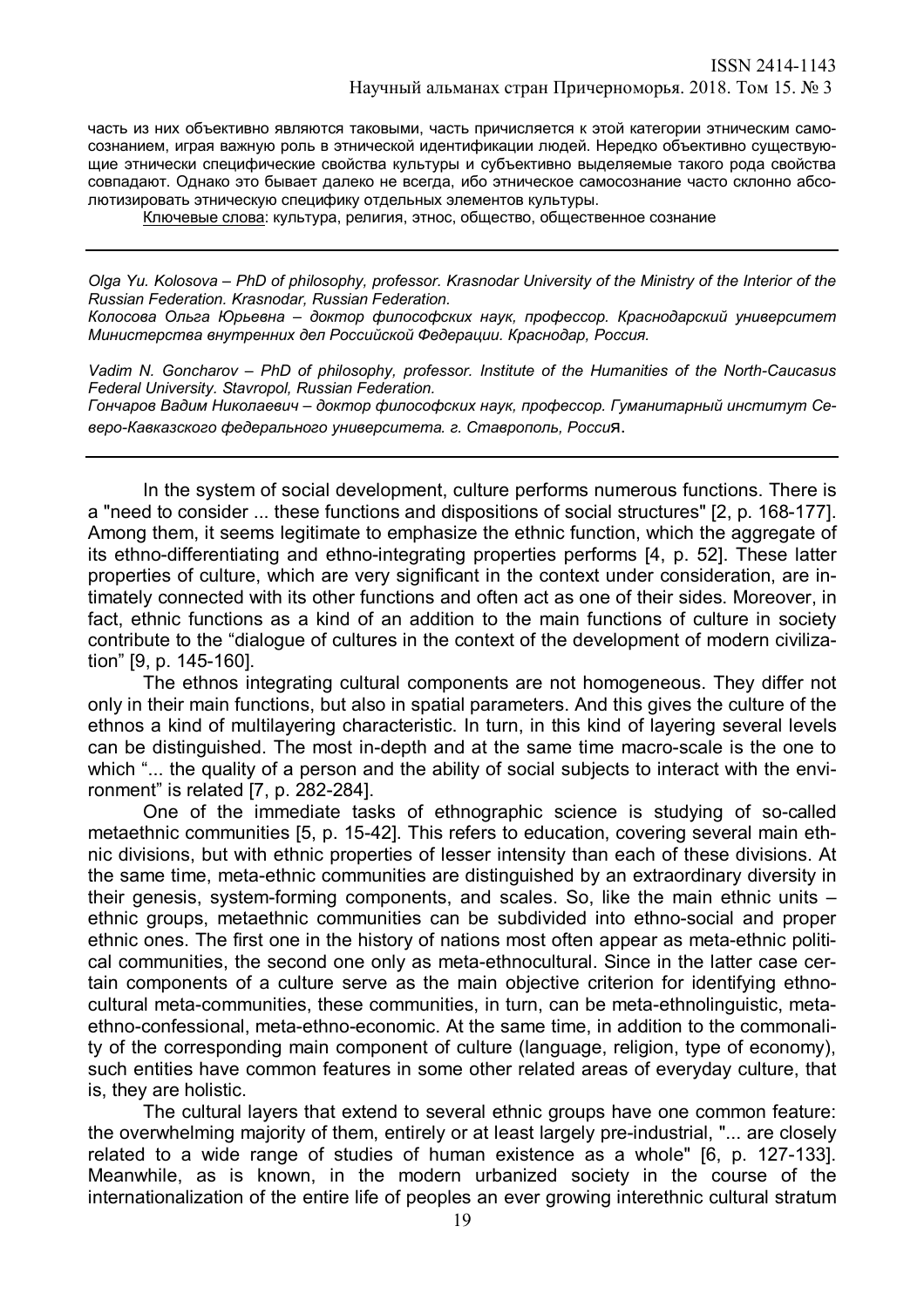of a new generation is being created. This layer, which can be conditionally called an urbanized culture, undoubtedly plays a significant role not only in the rapprochement of ethnic groups, but also in their internal integration. In particular, the most essential functions in the latter case fall on modern means of mass communication. At the same time, the urbanized culture is able to perform ethnic functions, incarnating in specifically ethnic forms. The expression of elements of spiritual culture international in their content in national language forms is especially significant in this respect.

Each significant component of the ethnos in its own way expresses ethnic specificity, moreover, it is far from being the same in different distinct historical situations. Accordingly, the definition of the tasks of ethnography in the study of the ethnodifferentiating properties of the culture of an ethnos implies its component consideration.

Acting as the main science, considering the actually functioning traditional forms of material culture, ethnography is forced to provide its concrete sociological study. But unlike the approach of other disciplines to material culture, ethnography is ultimately interested in the performance of its components of ethnic functions. It should also be emphasized that, since ethnic characteristics are predominantly traditional forms of material culture, they are usually under the focus of attention.

Turning to the ethnic functions of that part of culture, which is expressed in the behavior of people, one should first of all take into account that in any human group it is not a direct response to external stimuli, but is inderectly done by culture. For this, it is necessary to know meanings of gestures, sounds, movements, that is, the performance of a sign function by culture.

The sign function of a culture is called significative (literally: signifying, attributing meaning). Of course, the study of this function of culture is of considerable interest for ethnography, as signs and meanings perform an ethno-integrating and ethnodifferentiating role. At the same time, the internal significative unity of the culture of an ethnos, that is, the information integrated in its components, reading in a certain way in its general context and thereby programming specific activity, at the same time performs an ethno-differentiating function, distinguishing one people from another.

Significant function of culture is closely connected with two other functions: cognitive and communicative. Signs and meanings allow a person to recreate a picture of the world. With the help of names, values and assessments, the continuum (continuity) of the objective world is divided into significant fragments, which, in turn, are differentiated and integrated in relation to the tasks of practical and spiritual activity. In different cultures, this division receives a different conceptual and linguistic expression, it corresponds to different sets of names and meanings.

As for the communicative function of culture, it is of particular importance for ethnic groups, providing each of them with typical informational links - a specific way of transmitting ethnocultural information. The main role in the reproduction of the ethnos belongs to intergenerational, diachronic ethnocultural information. "The presence of these continuous diachronic information connections between successive generations of an ethnos is due to its continuity and stability over time" [1, p. 8-30]. But along with the diachronic, synchronous information is important for the functioning of the ethnos, ensuring its spatial stability [1, p. 22] and cultural integration.

Of all the components of culture in the broadest sense of the word, language usually express ethnic functions the most distinctly. It is not by chance that in the scientific literature, in determining the main features of both ethnic formations in general and individual types of their own, language has long been generally put forward in the first place, and there are sufficient grounds for this.

The components of spiritual culture are closely related to the ethical, legal and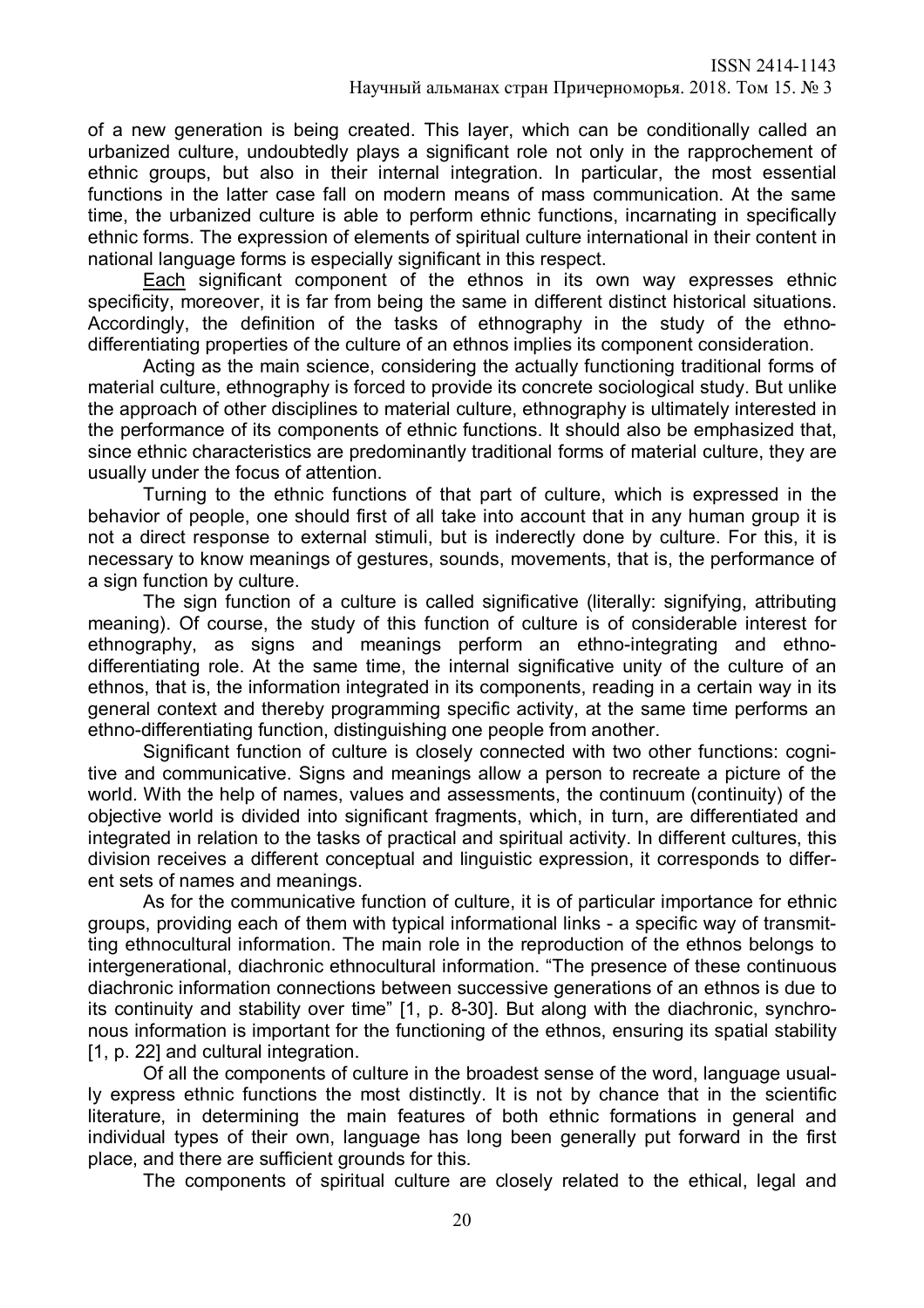religious forms of public consciousness, which often bear a significant ethnic content. Many of these components of spiritual culture have long been considered as deserving special attention in ethnographic research.

First of all, this refers to the moral and ethical standards of the peoples of the world, the study of which is sometimes defined as one of the main tasks of ethnographic science. However, if we do not take into account the characteristics of moral norms in various peoples in certain generalizing works [8], then we have to admit that very little has been done in the ethnographic study of this sphere of everyday consciousness (especially in relation to the peoples of developed countries).

The attention of ethnographers is extremely unevenly distributed in the study of legal norms, which together with moral norms constitute the core of the sociological culture. It remains relatively significant in relation to the archaic norms of law, to customary law.

Considerable interest has long been shown by ethnography to the religions of the peoples of the world. In no small measure this is due to the fact that religion is the most important component of peoples' consciousness. The attention of ethnography to it is directly dependent on the fulfillment of its ethnic functions. This, above all, determines the selectivity of its ethnographic study. Firstly, one of the subsystems of the ethnos has attracted the attention of ethnographers for a long time and it is folk art. A common basis for determining the relationship of ethnography with the art is that history disciplines in the study of various types of folk art, should be the fulfillment by each of them of aesthetic and ethnic functions. At the same time, it should be immediately emphasized that folk art has ethnic specificity not only in primitiveness, but throughout its history. And consequently, it would be wrong to assume that the subject of the ethnography of art is limited only by the artistic creativity of the peoples who have lagged behind in their development.

Along with ethical, legal, religious, and artistic forms of social consciousness, interior culture in a certain sense includes such complex mental formations as value orientations, social attitudes, ideals, and beliefs that "effectively reflect the characteristics of social dynamics" [3, p. 95-100]. The study of these entities as such is primarily a matter of psychology. However, they, as a rule, have a specific coloring for each ethnos and, therefore, should not remain outside the field of vision of ethnography, more precisely, its such subdiscipline as ethnopsychology. In addition, in this regard, it is significant that recently attempts have been made in the course of ethnosociological studies to reveal the specificity of value orientations in individual ethnic groups. Perhaps more importantly, along with theoretical research on the problems of ethnic self-consciousness, steps have been taken to study concretely ethnic (national) attitudes, that is, orientations to a particular behavior during inter-ethnic contacts.

## *Литература*

- *1. Арутюнов С.А., Чебоксаров Н.Н.* Передача информации как механизм существования этносоциальных и биологических групп человечества // Расы и народы: Современные этнические и расовые проблемы: Ежегодник. М.: Наука, 1972. Вып. 2. С. 8-30.
- *2. Бакланова О.А., Бакланов И.С.* Современная российская социальность в контексте социального конструкционизма // Вопросы социальной теории. 2015. Т. 7. № 1-2. С. 168-177.
- *3. Бакланова О.А., Бакланов И.С., Ерохин А.М.* Методологические конструкты исследования социальности современного общества // Историческая и социально-образовательная мысль. 2016. Т. 8. № 3-1. С. 95-100.
- *4. Бромлей Ю.В.* Этнос и этнография. М.: Наука, 1973. 280 с.